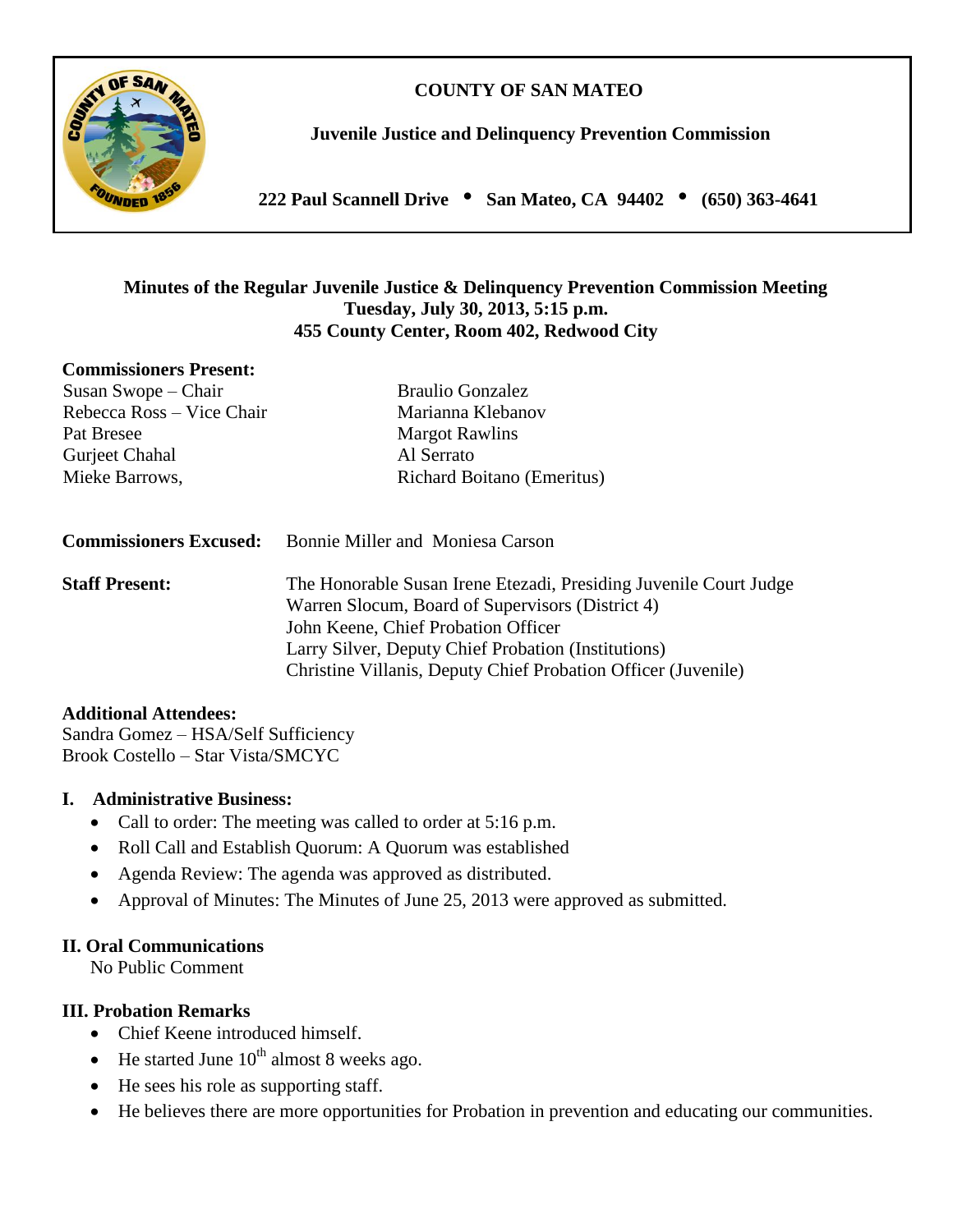• Deputy Chief Silver reported that Camp Kemp Camp for Girls will to re-open on August  $12^{th}$ . It will combine a residential and a day program.

# **IV: Court Remarks**

- Judge Etezadi said that she was glad everyone was able to meet our new Chief Probation Officer, John Keene. She is very pleased that he is with us.
- Judge Etezadi asked about swearing in Adam Ely tonight, Rebecca Ross said that it will be postponed because has taken a position with the County Counsel's Office so we have to determine whether that creates a conflict of interest.
- The Judge invited all the commissioners to visit juvenile court, to get a perspective on how they function.

# **V. Juvenile Competency Meeting with Citizens Review Panel Members**

- Deputy Chief Villanis and Susan Swope met with John Ragosta and Ben Loewry of the Citizens Review Panel to discuss the Competency issue.
- Commissioner Swope reported that Mr. Loewry indicated that there are currently only four juveniles who could not be adjudicated because they were incompetent to assist in their defense. One is violent and is being kept in the hall.
- She said if the problem is as rare in other Counties that there would be no incentive to find a solution to these youth falling through the cracks.
- Chief Keene said that they get around 40 such cases a year in Alameda County.
- Commissioner Swope has contacted the Center for Juvenile Law and Policy at Loyola Marymount to see how this is being handles/addressed elsewhere in California.
- Deputy Chief Villanis noted that the County is still working with SC County and UVA to see about using their program for establishing competency in minors.

# **VI. Commissioner Recruiting**

- Commissioner Swope said we now have two adult vacancies and one vacancy for a youth commissioner.
- Gurjeet Chahal has left the youth commission; he intends to continue on the JJPDC.
- This year's Youth Commissioner Mixer is on August  $19<sup>th</sup>$  from 5:30 to 7:00 p.m. Commissioner Swope is unable to attend and asked for Volunteers. Chief Keene, Margot Rawlins and Gurjeet Chahal all said they would go and try to interest a youth commissioner to apply for JJDCP.
- The Adult Ally training is October 24, 2013, from 5:00 to 6:00 p.m. In the Board of Supervisors Chambers.

# **VII. Standing Committee Reports**

Education Advocacy:

 Commissioner Rollins has had an exciting year working with the County Office of Education on issues around disproportionate suspensions and expulsions of students of color, Hispanics and the disabled in San Mateo County schools. He, and Commissioners Emeritus, Boitano and Reynolds are part of a committee planning more symposia on this as part of the Office of Education's Respect 24/7 project.

Inspections:

 Commissioner Barrows stated that it would be good for new commissioners to partner with an experienced commissioner to conduct inspections.